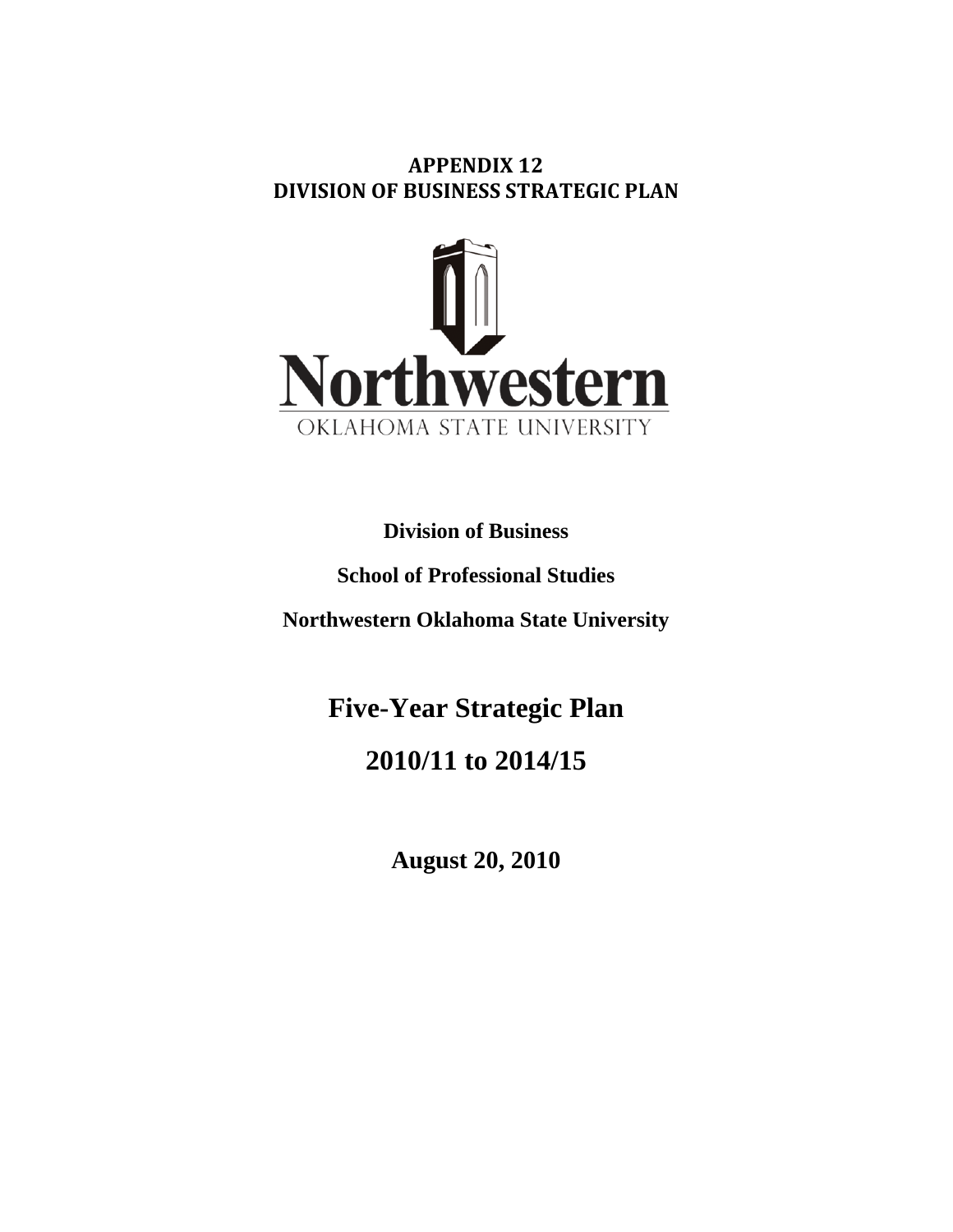#### INTRODUCTION

In his classic book Management: Tasks, Responsibilities, and Practices, Peter Drucker defined Strategic Planning as follows:

 It is the continuous process of making present entrepreneurial (*risk-taking*) *decisions* systematically and with the greatest knowledge of their futurity; organizing systematically the *efforts* needed to carry out these decisions; and measuring the results of these decisions against the expectations through organized, *systematic feedback*. (page 125)

The purpose of this document is to provide a logical basis for the activities of the Division as well as to serve as a benchmark for the evaluation of the Division and its members. Strategic planning at this organizational level involves establishing the priorities, clear directions, and inspiration needed to achieve the Mission and Goals of the Division.

#### **DIVISION MISSION STATEMENT**

The Division of Business provides a quality, student-centered learning environment to prepare students to be competent, ethical business professionals, entrepreneurs and leaders in the regional workplace and in the world. The division accomplishes this by offering quality education delivered by qualified, involved faculty dedicated to continuous improvement processes in order to prepare our alumni to contribute to the intellectual and economic vitality of regional stakeholders and beyond.

#### **DIVISION VISION STATEMENT**

As a regional leader in educating students to become business professionals and leaders, the Division of Business is committed to providing quality studentcentered programs that will be professionally accredited within the next five years.

#### **DIVISION VALUES STATEMENT**

The following nine Core Values guide the thinking, actions and governing processes of the Division of Business and its administrators, faculty, and staff:

#### *Communication*

Communication skills are vital to any competent, ethical business professional, entrepreneur or leader; therefore, the Division of Business values the development of communication skills.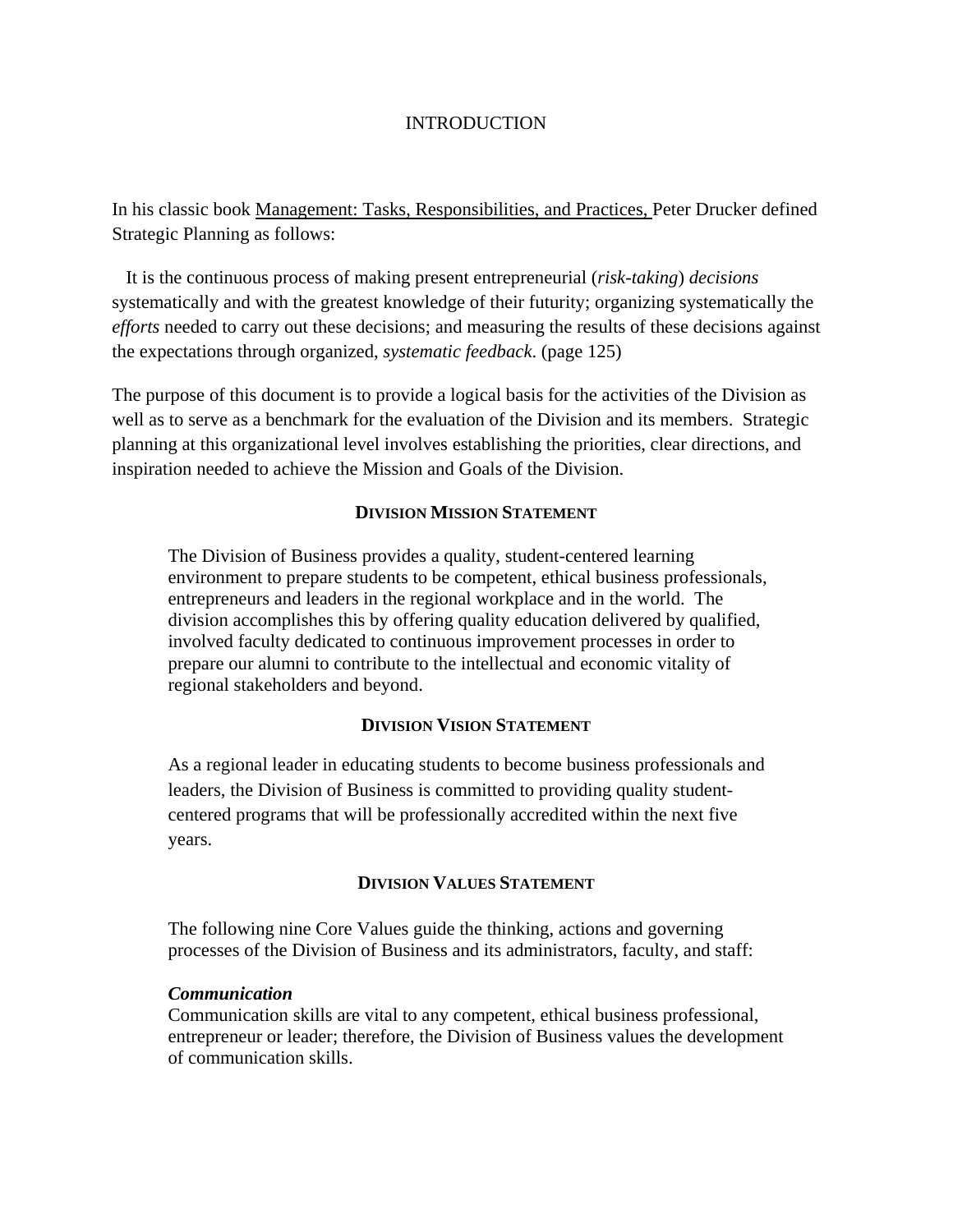#### *Continuous Improvement*

One key factor in the success of any organization is continuous improvement. This accomplished through self-reflection, assessment, benchmarking, creativity, focus, strategic planning, critical thinking and willingness to change.

#### *Critical Thinking*

Critical thinking is essential to success in life, no matter how success is defined. The Division of Business encourages, develops and rewards students who demonstrate critical thinking skills. Critical thinking includes elements of creativity, individuality, mutuality, ethical reasoning, initiative, problem-solving, and explaining/justifying positions.

#### *Ethical Conduct*

In order to develop ethical business professionals, entrepreneurs and leaders, the Division's administrators, faculty and staff must conduct themselves in an ethical manner.

#### *Focus*

The Division of Business is focused on providing the best possible education to the students majoring or minoring in Business disciplines or taking Division of Business classes.

#### *Professionalism*

Professionalism combines many values such as collegiality, integrity, selfdiscipline, collaborative attitude, initiative, stewardship and social responsible behavior. In an academic environment shared governance is also part of professionalism.

#### *Scholarship*

As a student-centered teaching institution, scholarly activity is essential for faculty to remain current in their profession and to provide the highest quality education to our students.

#### *Service*

The faculty of the Division of Business provides leadership and service to their university, division, profession and communities.

#### *Tolerance*

The faculty of the Division of Business values unconditional acknowledgment and acceptance of others as persons, regardless of their background, ethnicity, gender or beliefs. Tolerance is the core value for diversity.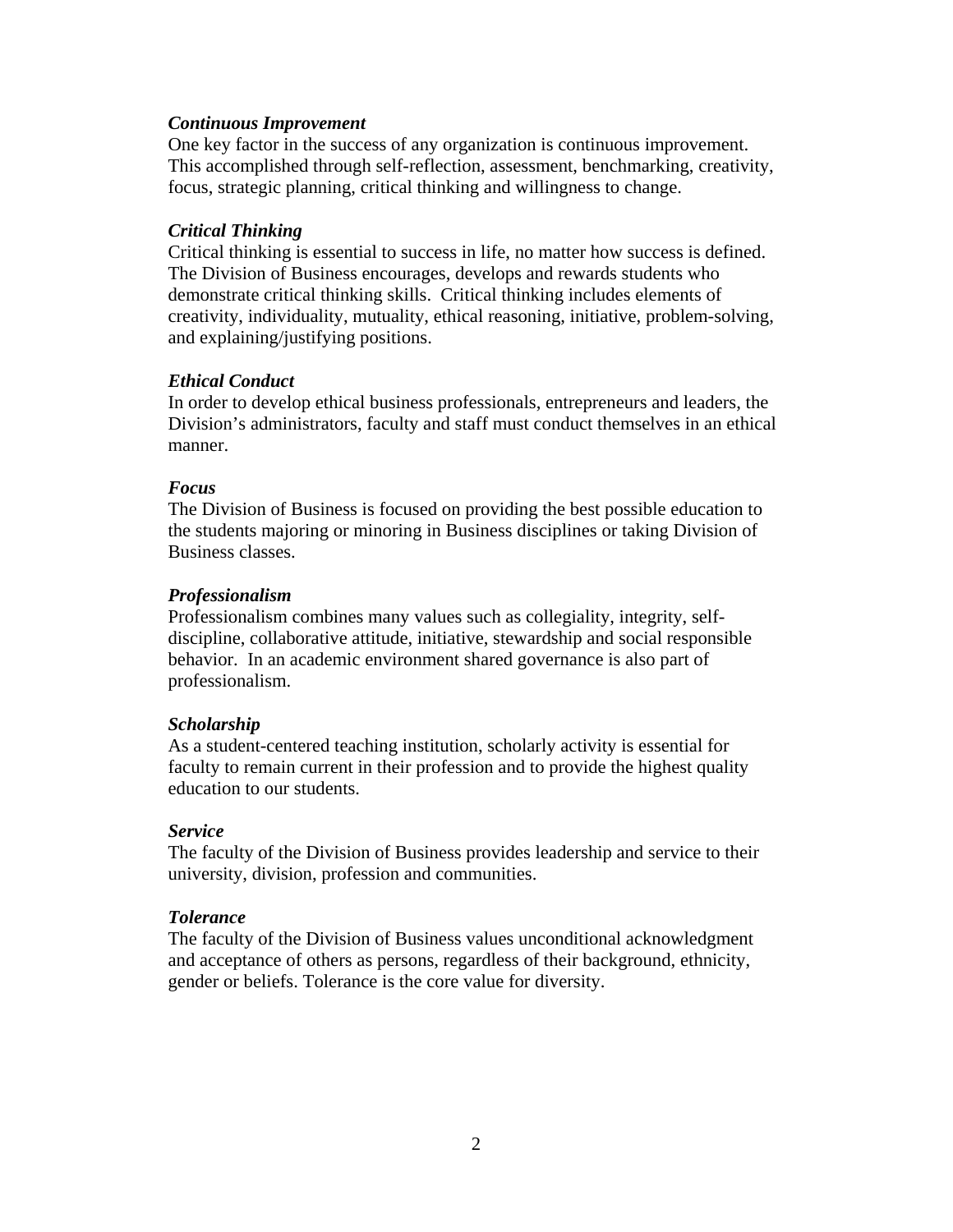#### DIVISION GOALS

In order to achieve the mission, the Division of Business will provide competent, supportive faculty and will offer relevant curricula that will help prepare students to cope with and thrive in an ever-changing world. More specifically, the Division believes that:

- 1. Each graduating student should have basic knowledge of the various disciplines in business.
- 2. Each graduating student should have well developed communication skills and be competent in the use of technology.
- 3. Each graduating student is expected to think critically.
- 4. Each graduating student is expected to possess good interpersonal skills.
- 5. Each graduating student should have the ability to formulate good ethical judgments.

## **STRENGTHS, WEAKNESSES, OPPORTUNITES, AND THREATS: SWOT ANALYSIS**

#### *Strengths*

The Division of Business has several significant strengths. First and perhaps foremost, it has the largest number of majors (approximately 350) of all the programs at NWOSU. While it is true that Business is a popular major nationwide, the fact that it is the most popular major at NWOSU suggests that the curricula and faculty have been viewed very favorably and, as a result of changes that have been made during the past year and that are being planned, that they will be viewed even more favorably in the future. In fact, the number of majors has been increasing at the rate of 3% per year and is expected to continue to do so.

Second, and with respect to curricula, the Division faculty spent much of the 2009/2010 academic year streamlining the curricula (e.g., one Major and one Minor were dropped, some courses were dropped as Required courses and/or eliminated altogether, etc.), and assuring that the objectives for each course met both faculty and ACBSP standards. In addition, the Division is developing an increasing number of on-line course offerings with the goal of being able to deliver the Accounting and Business degree programs on-line by the end of the 2011/2012 academic year. The results are contemporary curricula that should appeal to a growing number of students enrolled in Division courses and an increasing number of Division majors.

Third, and with respect to faculty, as a result of hiring three new ACBSP Doctorally Qualified faculty during the 2009/2010 academic year, the Division currently has a total of five faculty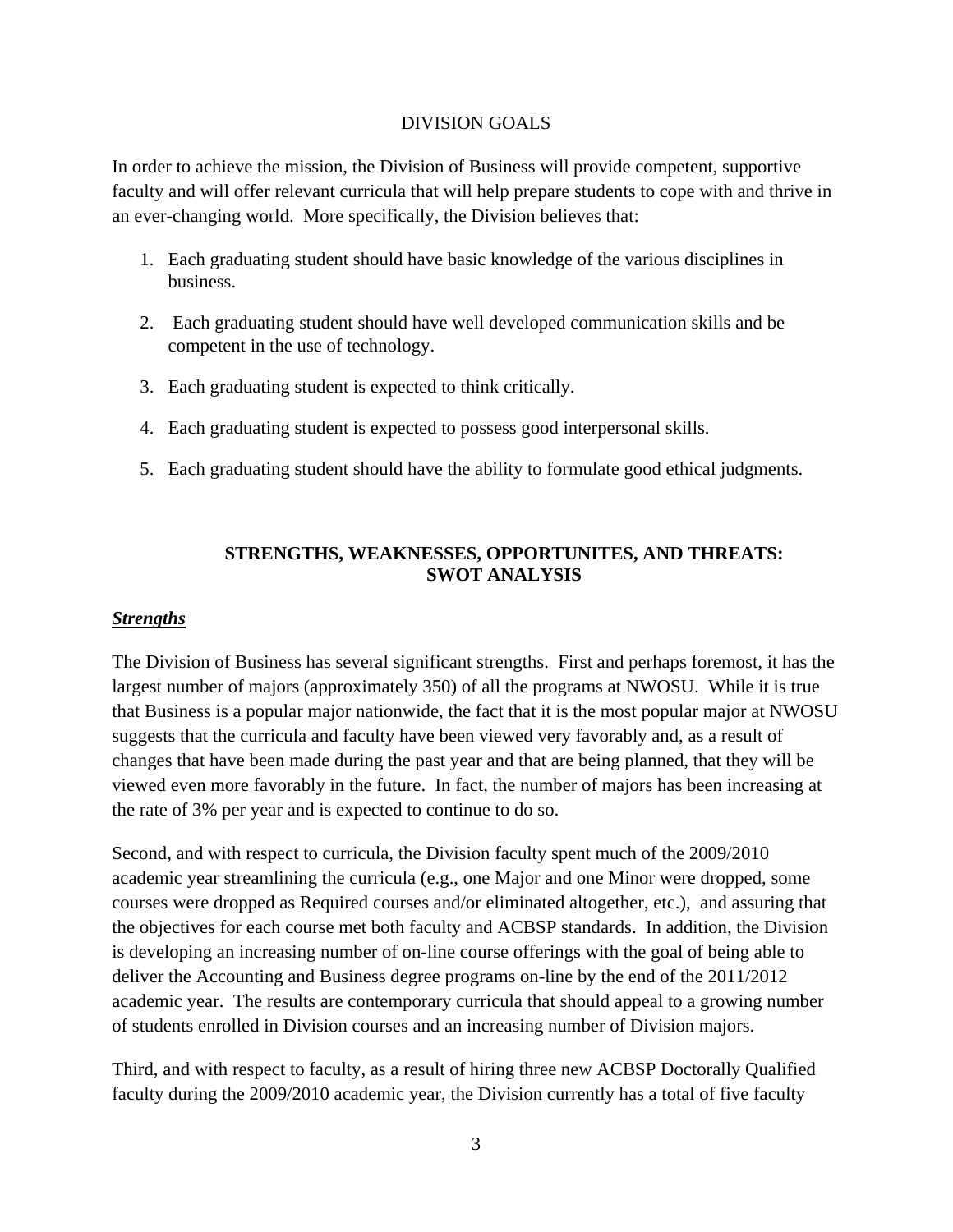who are Doctorally Qualified in one or more areas. In addition, a sixth faculty member should become Doctorally Qualified by the end of 2010. The four remaining faculty are Professionally Qualified in one or more areas, and all four are working on their doctorates. Consequently, the Division can be viewed as having faculty with good credentials.

Fourth, one of the new faculty hired during the 2009/2010 academic year, Steven Palmer, was brought in as Chair. In addition to being Doctorally Qualified in the areas of Business Law, Management, and Marketing, he has experience preparing the ACBSP Self-Study for his previous employer. More particularly, one of the principal reasons that he was hired was to lead the Accounting and Business programs to ACBSP accreditation; obtaining accreditation should improve the image of the institution in general and the program in particular. The Accounting and Business programs became a Candidate for ACBSP Accreditation in June 2010.

Finally, the Division has the ability to serve multiple geographically diverse sites. In addition to the main campus in Alva, courses are delivered either in-class or ITV at Crabtree, Enid, Ponca City, and Woodward. The addition of more on-line course offerings will enable the Division to increase its reach.

## *Weaknesses*

Although the Division benefits from the existence of several significant strengths, it also suffers from the existence of several significant weaknesses. The first and principal weakness involves staffing, both administrative and faculty.

With respect to the matter of administrative staffing, although it has the largest number of majors, and although each of the other two Divisions (Education and Nursing) has at least one, the Division of Business does not have even a part-time Administrative Assistant, which is a glaring deficiency. The lack of any administrative support whatsoever places an unreasonably heavy operational burden on the Chair and faculty and needlessly will hinder the effort to obtain accreditation. Remedying this deficiency is a *sine qua non*.

With respect to the matter of faculty staffing, given the current number of majors, the fact that 30% of its courses are taught by adjunct faculty, the fact that it has not been possible, given existing staffing, to deliver an adequate number and variety of elective courses, and the goal of being able to deliver the Accounting and Business degrees on-line by the end of next year, the Division is absolutely in need of (at least two, and preferably three) additional full-time Doctorally Qualified faculty and an adequate number of (at least) Professionally Qualified adjunct faculty . However, given the existing salary structure, current budget constraints, the relative isolation of the Alva campus, and, in terms of supply, a tight market, hiring additional faculty will be challenging.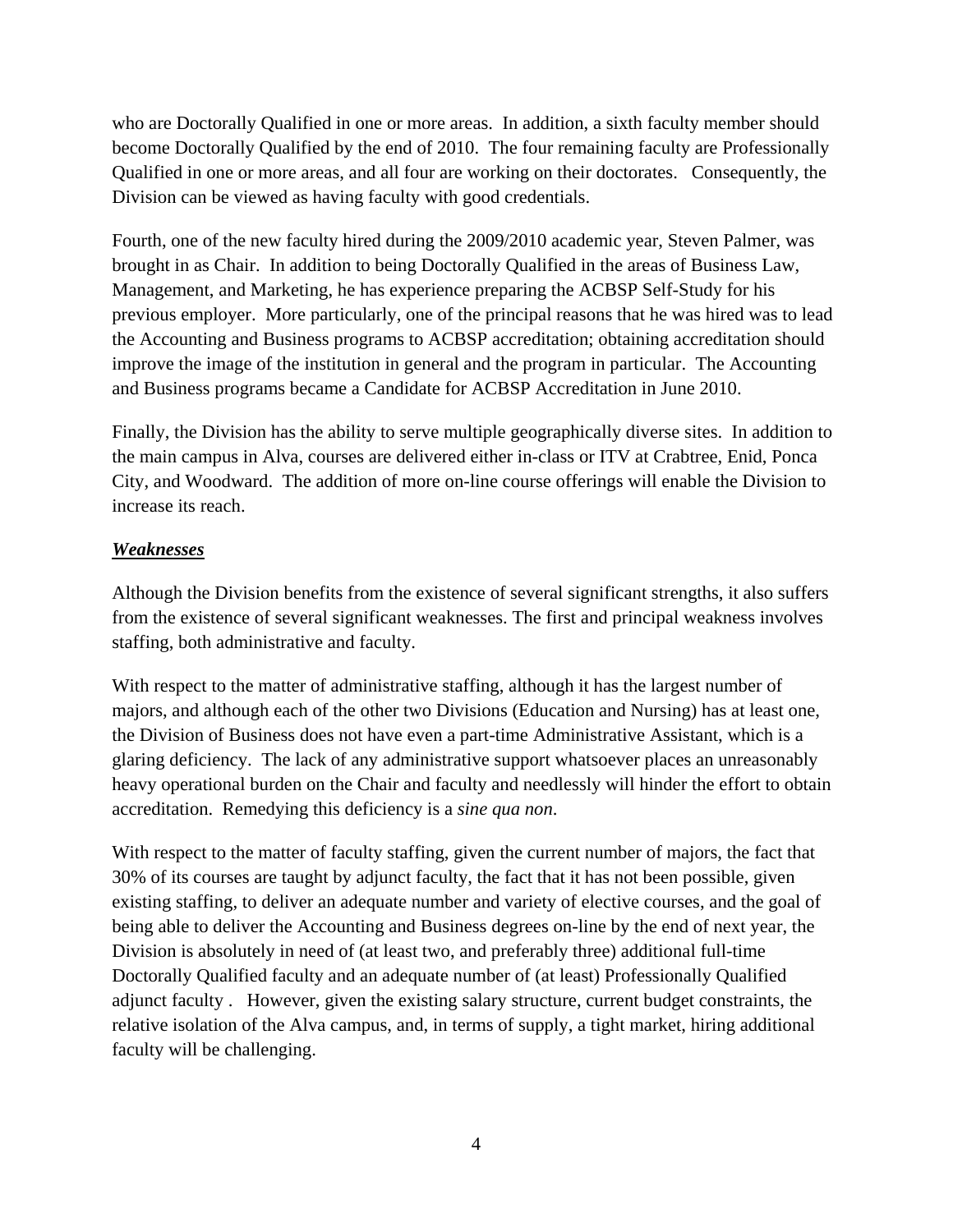Adequately addressing staffing weaknesses in these two areas is critical. Hiring an Administrative Assistant can and should quickly be accomplished; hiring additional faculty will be more difficult.

The second weakness involves the credentials and scholarly productivity of some Division faculty. While it is true that by the end of 2010 six of the ten full-time faculty should be Doctorally Qualified in one or more areas, the other four are not Doctorally Qualified, which, among other things, makes it more challenging to meet the ACBSP staffing standards (i.e., 80/40) and to convey an image of a faculty with strong credentials. Also, as of the 2009/2010 academic year, the scholarly productivity of several of the faculty members was insufficient to enable the Division to meet ACBSP standards in that regard. Consequently, it is imperative that those faculty working on doctorates complete them as soon as possible and that all faculty become and remain active in terms of scholarly productivity, especially in peer reviewed publications.

The third weakness is due to the fact that six of the Division faculty are located in Alva and the other four are located 67 miles away in Enid. Although technology makes it possible to compensate in many ways, the fact remains that operating difficulties and the lack of a sense of cohesion are pervasive; effectively there are no "campus-wide" activities, co-ordinating activities between the two sites is not always easily accomplished, and there is a palpable lack of *esprit de corps* among the faculty.

Fourth, the university and the Division are characterized by a lack of diversity. A preponderance of the faculty, staff, and students have Oklahoma roots, which is good in terms of an affinity for and understanding of NWOSU tradition and practices. However, in an age of increasing geographic, academic, and technological awareness and mobility, NWOSU needs to become less insular in terms of its reputation and operations.

Finally, NWOSU is the only state university whose Business program is not accredited by one of the three accrediting organizations. The lack of accreditation puts the program at a competitive disadvantage.

## *Opportunities*

First, obtaining ACBSP accreditation should enhance the status of both the institution and the Division of Business, thereby enhancing their ability to attract students, faculty, and additional funding. As previously noted, both the Accounting and Business programs became candidates for accreditation in June of 2010, and accreditation is likely by either 2012/2013 or 2013/2014.

Second, create online Business and Accounting programs to tap the unserved Oklahoma market.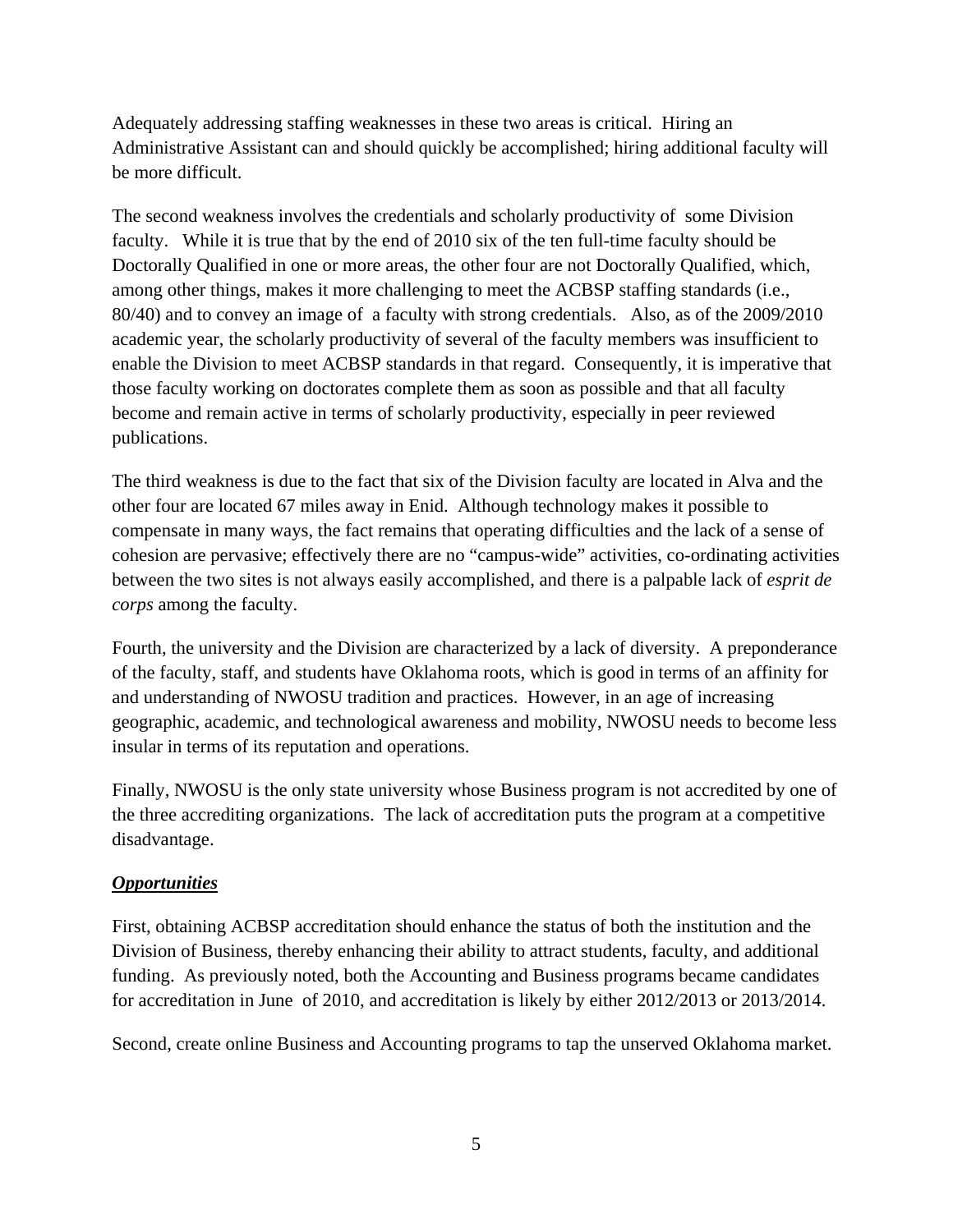Third, the Business Programs have the opportunity to recruit international students through online and/or on campus programs and to partner with international institution to create dual programs.

Fourth, the Division of Business has the opportunity to recruit Oklahoma Career tech and Community College students through online and/or on campus programs and to partner with international institution to create seamless transfer to the NWOSU programs.

Finally, the Division of Business has the opportunity to develop Master's programs to fill a void in northwestern Oklahoma.

## *Threats*

NWOSU in general and the Division of Business in particular face at least three significant threats. First, Oklahoma is experiencing and will continue to experience a declining number of high school graduates, especially in rural areas. One significant result will be the same number of institutions trying to attract a shrinking market of traditional students; in order to maintain enrollment levels, let alone increase them, existing programs are going to have to offer increasingly appealing curricula.

Another significant result could be the possibility of cuts in funding as tuition revenue declines. For those institutions experiencing enrollment declines, cuts in funding could pose threats to their long-term viability; for those institutions experiencing steady or rising enrollments, their ability to maintain and improve programs will be challenged if their budgets remain unchanged.

Second, so long as the national and state economies remain sluggish, there will be continuing possibilities of cuts in funding. On top of the cuts that already have been made, providing adequate curricula, faculty, resources, and administrative support will prove challenging.

Finally, at the present time the market for qualified Business faculty with terminal degrees is very tight: there are approximately three openings for every applicant. Given the salary structure at NWOSU and the relative isolation of the main campus at Alva, hiring new full-time and adjunct faculty and replacing those who leave is going to be an on-going problem that will limit the ability of the Division to strengthen its course offerings, attract students, and maintain ACBSP accreditation.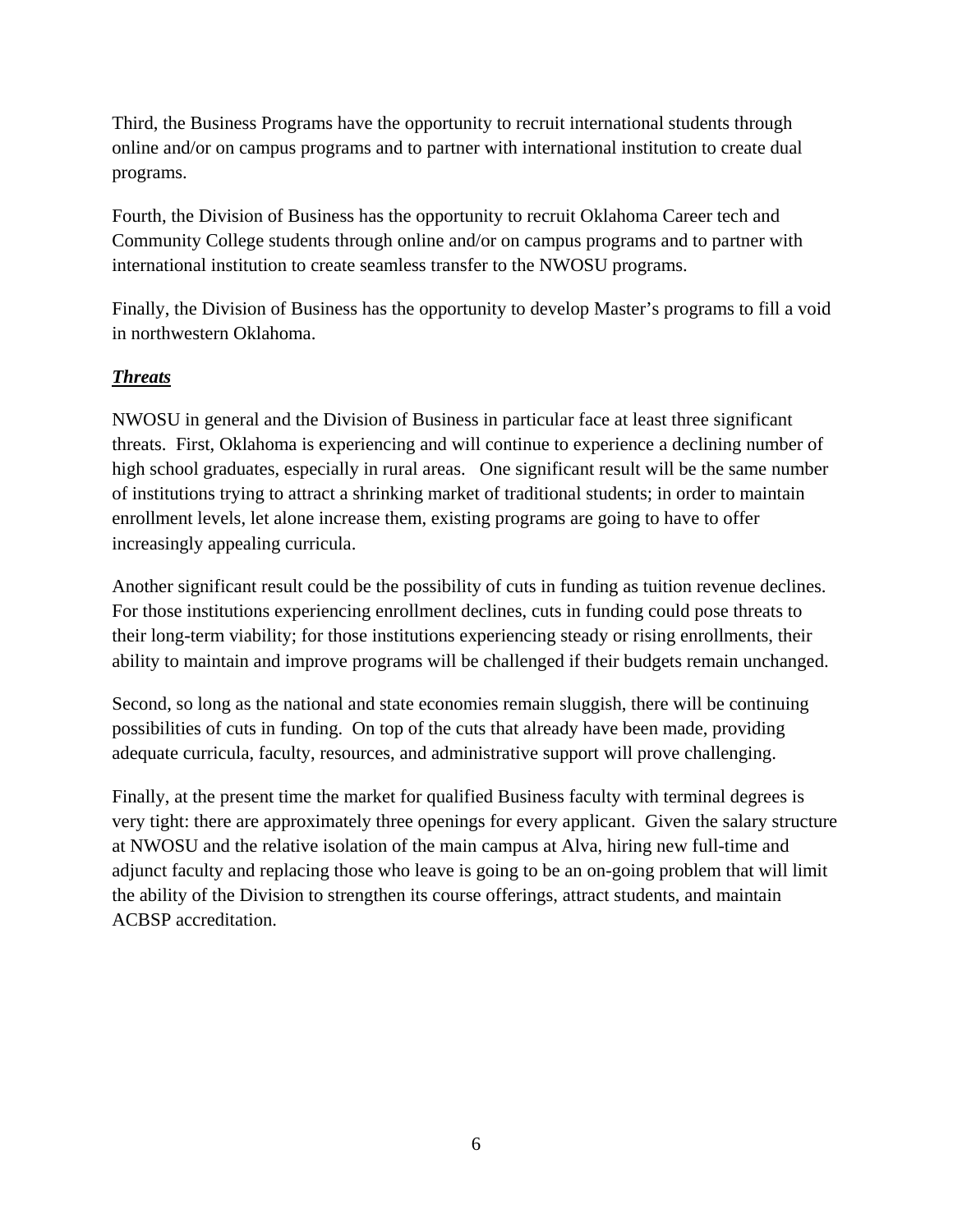### **DIVISION OF BUSINESS**

## **FIVE-YEAR GOALS**

#### -ACBSP ACCREDITATION

-100 % OF FACULTY DOCTORALLY QUALIFIED

-60 ADDITIONAL MAJORS

-ALL REQUIRED COURSES ON-LINE

-ALL FACULTY PRESENTING PAPERS AND/OR GETTING PAPERS ACCEPTED IN REFEREED PROCEEDINGS OR JOURNALS EACH YEAR

- EACH FACULTY HAVING A PAPER ACCEPTED IN A PEER REVIEWED JOURNAL OR PROCEEDINGS EVERY TWO YEARS

-\$25,000 IN GRANTS

- AT LEAST TWO NEW FULL-TIME DOCTORALLY QUALIFIED FACULTY MEMBERS

- DOUBLE THE NUMBER OF STUDENTS IN "REACH HIGHER" PROGRAM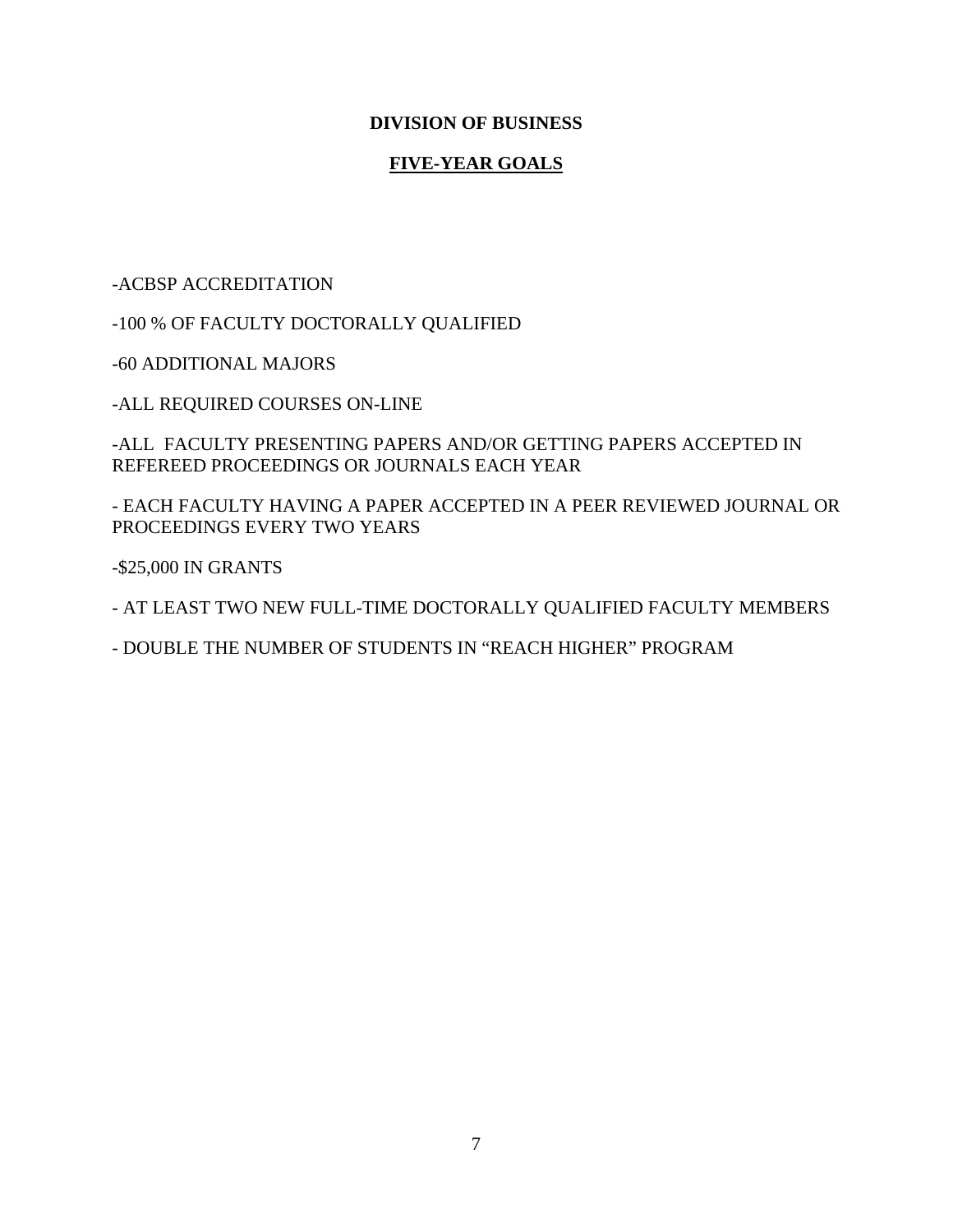## **ANNUAL GOALS**

| Year | Goal                                                                                                                                                 | <b>Responsibility</b>              |
|------|------------------------------------------------------------------------------------------------------------------------------------------------------|------------------------------------|
|      | 2010/11 Administrative Assistant hired and working for DOB                                                                                           | Administration                     |
|      | on-going work to bring Business programs into<br>compliance with ACBSP standards                                                                     | Chair/Faculty                      |
|      | two faculty reach ABD status                                                                                                                         | <b>Sneary and Tucker</b>           |
|      | three faculty members having papers published in peer-<br>reviewed Proceedings and/or Journals                                                       | Faculty                            |
|      | paper presentations at academic conferences - all faculty                                                                                            | Faculty                            |
|      | one more Doctorally-qualified faculty member                                                                                                         | Gustafson                          |
|      | remain one of three top growing programs at NWOSU                                                                                                    | Faculty/Adm.                       |
|      | bring assessment efforts up-to-speed/compare<br>competencies of NWOSU students to appropriate<br>benchmarks                                          | Chair/Assessment<br>Comm./ Faculty |
|      | on-going refinement of curricula as deemed appropriate                                                                                               | Chair/Planning<br>Comm./ Faculty   |
|      | Approval of required Accounting (major-minor),<br>Management (minor) courses as on-line courses                                                      | Chair/Faculty                      |
|      | state approval of on-line Accounting and Business<br>majors                                                                                          | Adm./Chair                         |
|      | All full-time and adjunct Division faculty who have not<br>been trained regarding online teaching complete the<br>NWOSU training for online teaching | Faculty                            |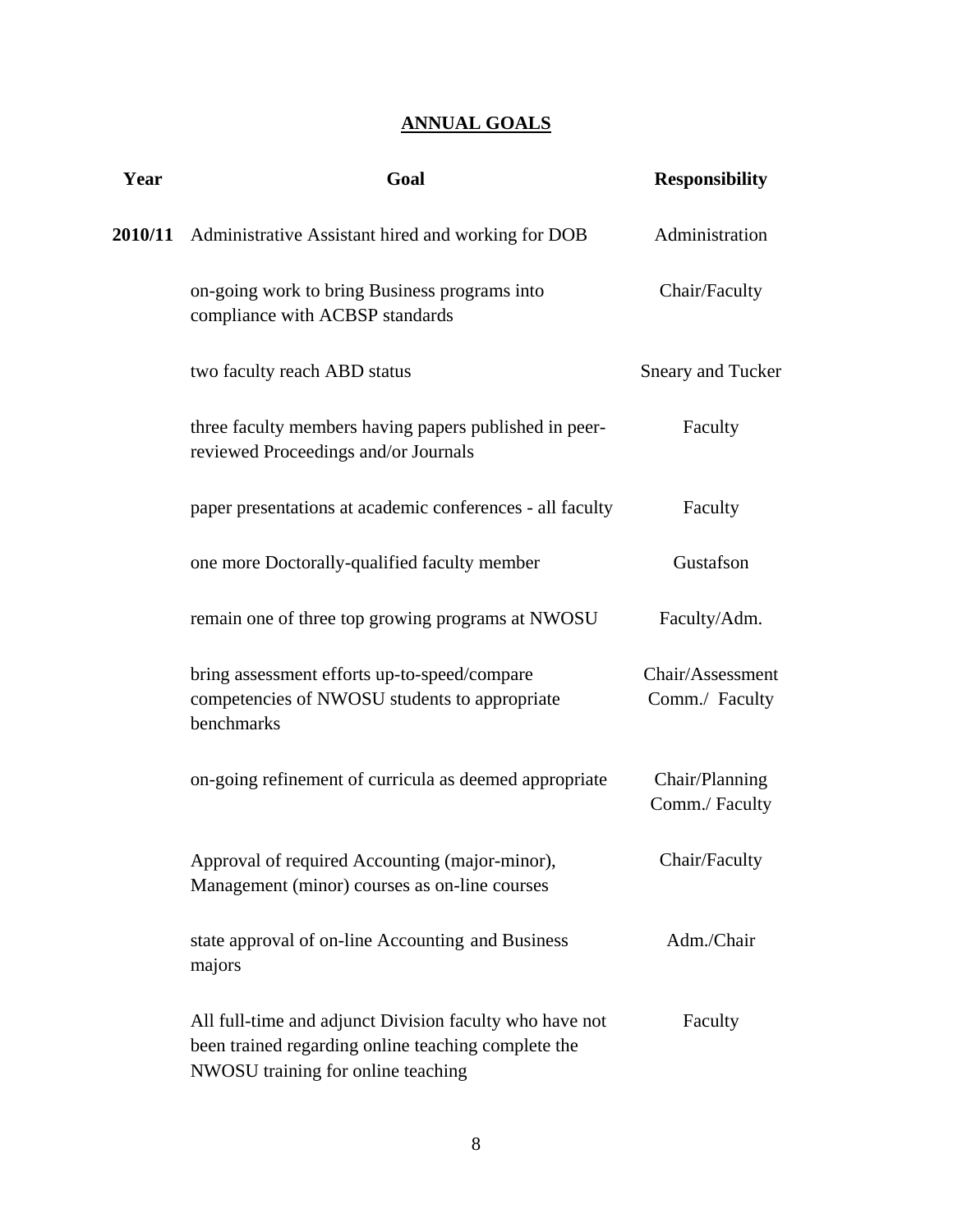| 2011/12 | hire at least two additional full-time Doctorally-<br>Qualified faculty members (Management and<br>Business Law/Ethics +                                   | Adm./Chair                                          |
|---------|------------------------------------------------------------------------------------------------------------------------------------------------------------|-----------------------------------------------------|
|         | submission of ACBSP Self-Study and award of<br>accreditation                                                                                               | Chair/Faculty                                       |
|         | two current faculty complete doctorates                                                                                                                    | <b>Sneary and Tucker</b>                            |
|         | seven faculty members having papers published in<br>peer-reviewed Proceedings and/or Journals (those who<br>did not have a published paper the prior year) | Faculty                                             |
|         | presentations of papers at academic conferences by all<br>faculty                                                                                          | Faculty                                             |
|         | submission of one grant request                                                                                                                            | Faculty                                             |
|         | remain one of three top growing programs at NWOSU                                                                                                          | Faculty/Adm.                                        |
|         | on-going assessment of student competencies and<br>refinement of curricula as deemed appropriate                                                           | Chair/Assessment<br>Comm./Planning<br>Comm./Faculty |
|         | Accounting and Business (with certain minors) majors<br>available on-line                                                                                  | Chair/Faculty                                       |
|         | Approval of all remaining Division courses to be<br>taught as on-line courses                                                                              | Chair/Faculty                                       |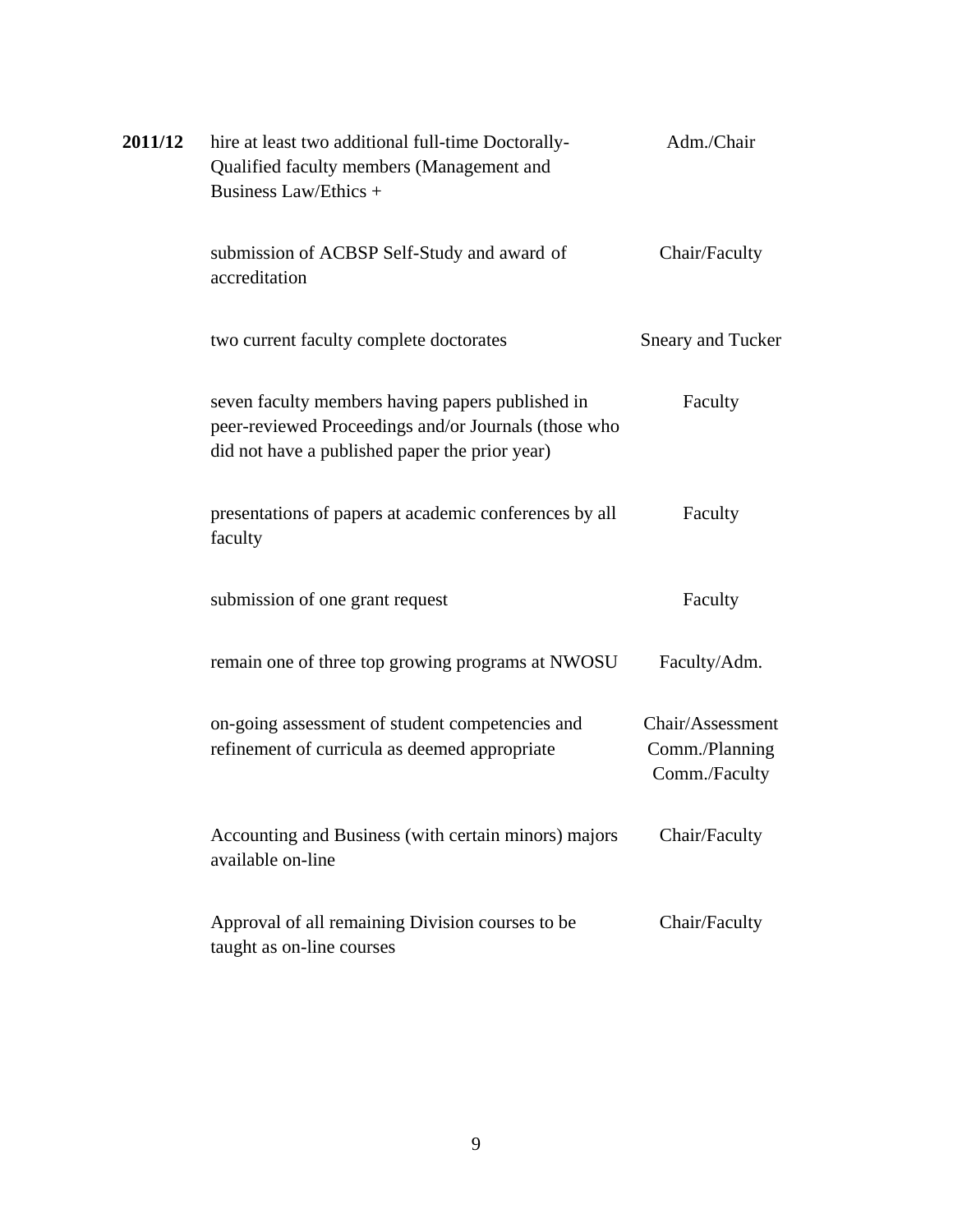| 2012/13 | work on Conditions of accreditation (if any) and<br>assure on-going compliance with standards                                           | Chair/Faculty                                       |
|---------|-----------------------------------------------------------------------------------------------------------------------------------------|-----------------------------------------------------|
|         | five faculty members having papers published in peer-<br>reviewed Proceedings and/or Journals                                           | Faculty                                             |
|         | presentations of papers at academic conferences by all<br>faculty                                                                       | Faculty                                             |
|         | submission of one grant request                                                                                                         | Faculty                                             |
|         | remain one of three top growing programs at NWOSU                                                                                       | Faculty/Adm                                         |
|         | on-going assessment of student competencies and<br>refinement of curricula as deemed appropriate                                        | Chair/Assessment<br>Comm./Planning<br>Comm./Faculty |
|         | on-going refinement and delivery of on-line<br>Accounting and Business majors                                                           | Chair/Faculty                                       |
|         | two current faculty reach ABD status                                                                                                    | Reddy and Roark                                     |
|         | exploration of the desirability and feasibility a<br>master's degree program either in Business and/or<br>joint with another discipline | Chair/Planning<br>Comm./Faculty                     |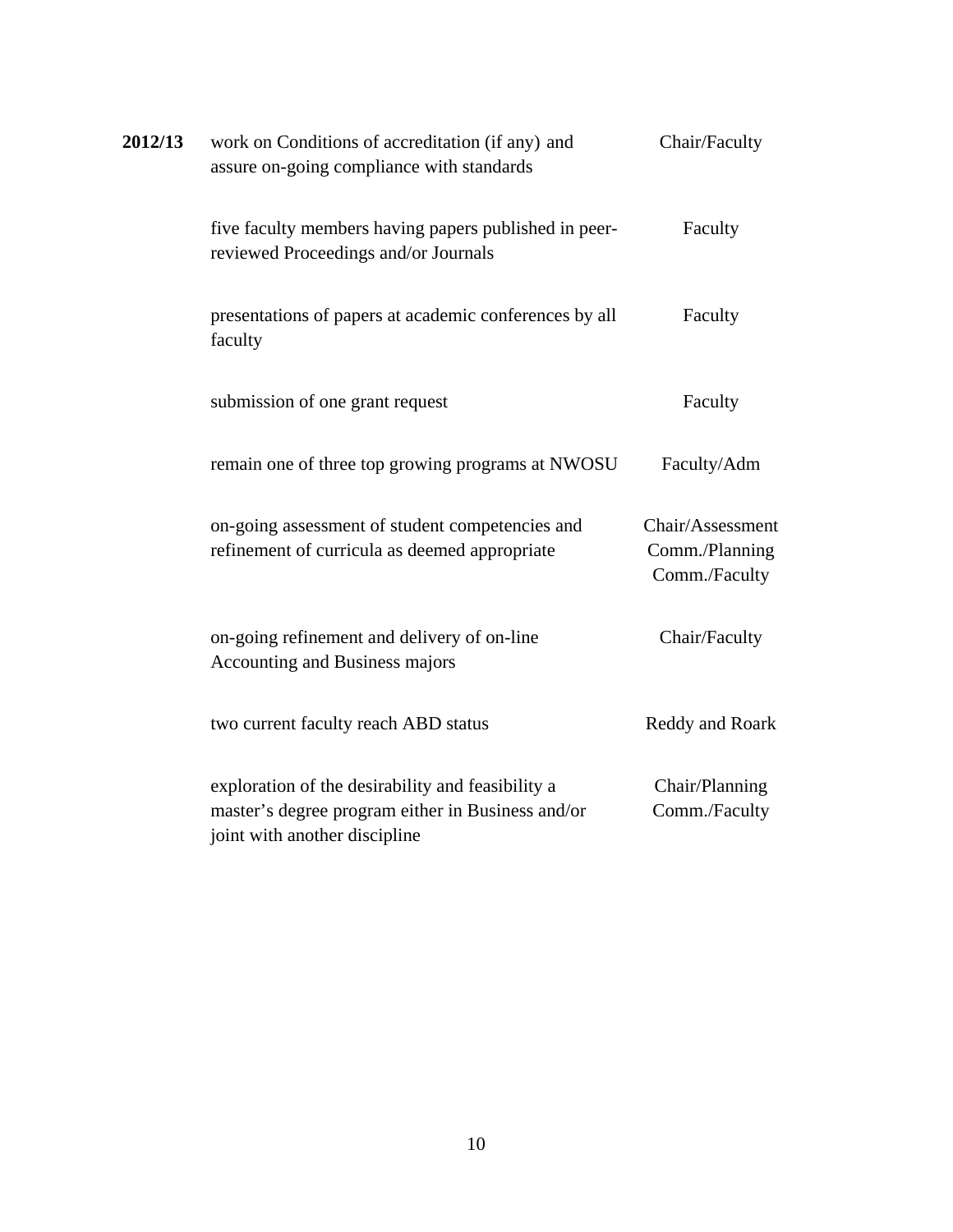| 2013/14 | work on Conditions of accreditations (if any) and<br>assure on-going compliance with standards                                                       | Chair/Faculty                                       |
|---------|------------------------------------------------------------------------------------------------------------------------------------------------------|-----------------------------------------------------|
|         | five faculty members having papers published in peer-<br>reviewed Proceedings and/or Journals (those who did<br>not publish the prior academic year) | Faculty                                             |
|         | presentations of papers at academic conferences by all<br>faculty                                                                                    | Faculty                                             |
|         | remain one of three top growing programs at NWOSU                                                                                                    | Faculty/Adm.                                        |
|         | on-going assessment of student competencies and<br>refinement of curricula as deemed appropriate                                                     | Chair/Assessment<br>Comm./Planning<br>Comm./Faculty |
|         | on-going refinement and delivery of on-line<br><b>Accounting and Business majors</b>                                                                 | Chair/Faculty                                       |